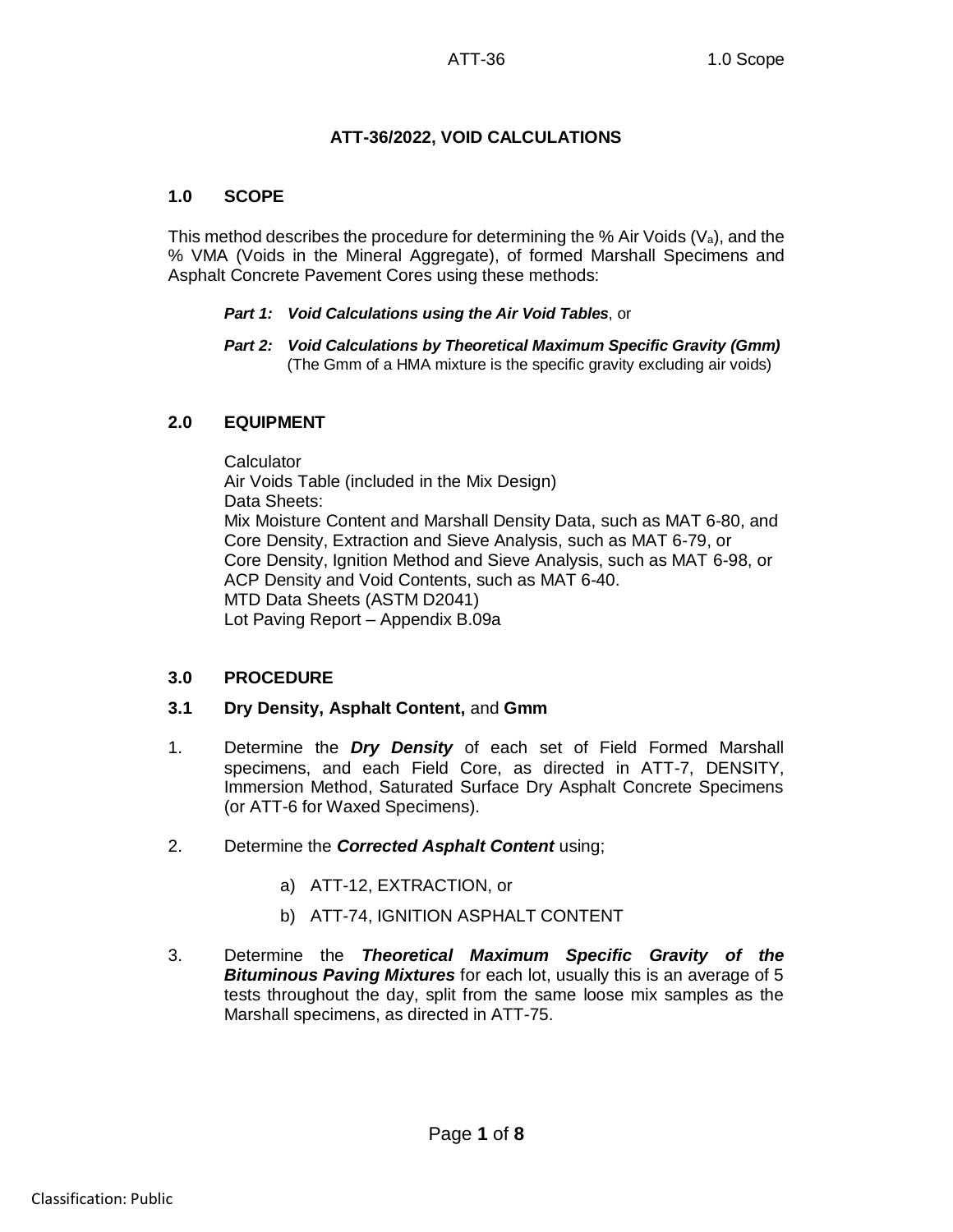## *Part I, VOID CALCULATIONS using Air Void Tables:*

#### **3.2 Void Contents (QA & QC Acceptance Lots)**

#### *1. QA Acceptance Lot:*

A Lot in which all acceptance testing is conducted by the Consultant using quality assurance test procedures.

#### a) *FIELD CORES:*

Determine each *Core Dry Density,* and the *Average Corrected Asphalt Content* of all the cores.

These two values will be used to determine the Core % Air Voids (using the Air Void Tables from the associated Mix Design).

## b) *MARSHALL BRIQUETTES:*

Determine the *Average Dry Density* of each set of two Field Formed Marshall specimens, as directed in ATT-7, DENSITY, Immersion Method, Saturated Surface Dry Asphalt Concrete Specimens (or ATT-6 for Waxed Specimens), from the test series fresh mix sample.

*Using the Average Corrected Asphalt Content of the cores obtained for that days' production, and the test series Marshall Densities, you will then determine the % Air Voids and % VMA of each Marshall Briquette, using the Air Void Tables from the associated Mix Design.*

#### *2. QC Acceptance Lot:*

A Lot chosen by the Consultant in which acceptance testing for Asphalt Content and Gradation is based upon the Contractor's quality control tests. All other quality assurance testing will remain the responsibility of the Consultant.

#### a) *FIELD CORES:*

Determine each *Core Dry Density* of all the cores.

The *Contractor's Corrected Asphalt Contents*, shown on their Lot Paving Report (which can be Nuclear, Extracted or Ignition Asphalt Contents of loose mix or cores), are also reported on the Consultants Lot Paving Report.

Each Core Dry Density and the Contractors Mean Asphalt Content will be used to determine the Core % Air Voids (using the Air Void Tables from the associated Mix Design).

#### 1. *MARSHALL BRIQUETTES:*

Determine the *Average Dry Density* of each set of two Field Formed Marshall specimens, as directed in ATT-7, DENSITY, Immersion Method, Saturated Surface Dry Asphalt Concrete Specimens (or ATT-6 for Waxed Specimens), from the test series fresh mix sample.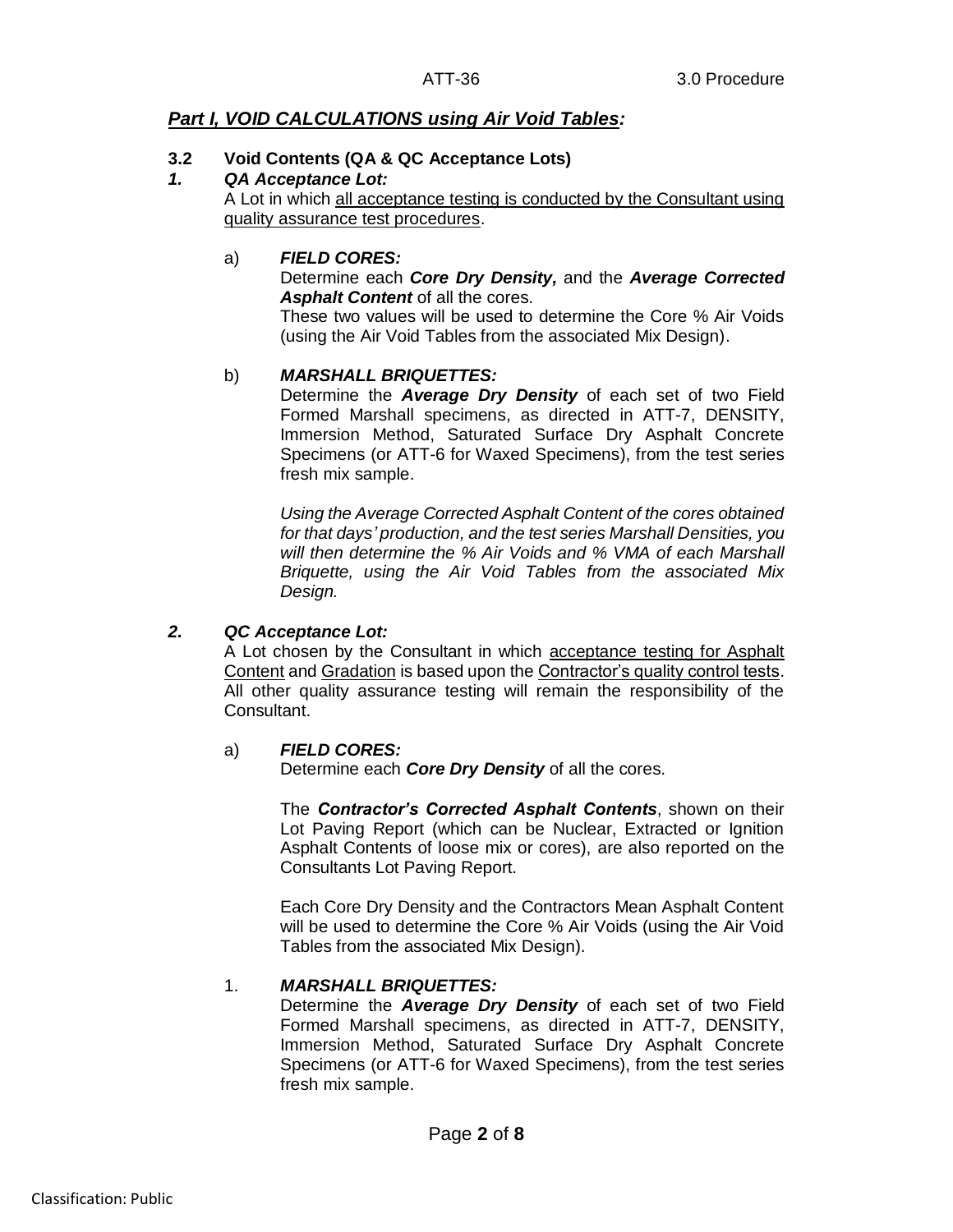*Using the Contractors Mean Corrected Asphalt Content of the cores obtained for that days' production, and the Consultants test series Marshall Densities, you will then determine the % Air Voids and % VMA of each Marshall Briquette, using the Air Void Tables from the associated Mix Design.*

#### **3.2.1 Using the Mix Design Airvoids Table**

A table showing "Dry Densities vs Asphalt Content" is included with every Asphalt Mix Design.

Preparation and submission of asphalt mix designs for Consultant verification and approval are the responsibility of the Contractor. The Contractor shall use Professional Engineering services and a qualified testing laboratory licensed to practice in the Province of Alberta, to assess the aggregate materials proposed for use and to carry out the design of the asphalt mixture. The design testing laboratory shall have obtained pre-qualification status for the Department in the category of Mix Design – Marshall.

Upon approval of the Asphalt Mix Design, the Air Void Table may be used.

#### *Prior to using the table, ensure that the contract number, mix type, pit name and location are correct.*

- 1. Locate, on the table, the specimen's Dry Density in  $kg/m<sup>3</sup>$ , as shown in Figure 1.
- 2. Proceed along the Dry Density line to where it intercepts the Sample Asphalt Content and pick off the % Airvoids, the % Voids Filled with Asphalt (VFA), and the % Voids in Mineral Aggregate (VMA).

#### *Interpolate any intermediate values on the X & Y axis for Asphalt Content and Density.*

#### **Voids in Mineral Aggregate (VMA):**

VMA is the air void spaces that exist between aggregate particles in a compacted paving mixture, including spaces filled with asphalt, expressed as a percentage of total volume of the specimen. VMA represents the space that is available to accommodate the asphalt and the volume of air voids necessary in the mixture. The more VMA in the dry aggregate, the more space is available for the film of asphalt. Based on the fact that the thicker the asphalt film on the aggregate particles the more durable the mix, minimum VMA values should be adhered to so that a durable asphalt film thickness can be achieved. The VMA is calculated on the basis of the bulk specific gravity of the aggregate and is expressed as a percentage of the bulk volume of the compacted paving mixture.

When VMA is too low, there is not enough room in the mix to add sufficient asphalt binder to adequately coat the individual aggregate particles. Alternately, mixes with a low VMA are more sensitive to small changes in asphalt binder content. Excessive VMA will cause an unexpectedly low mix stability.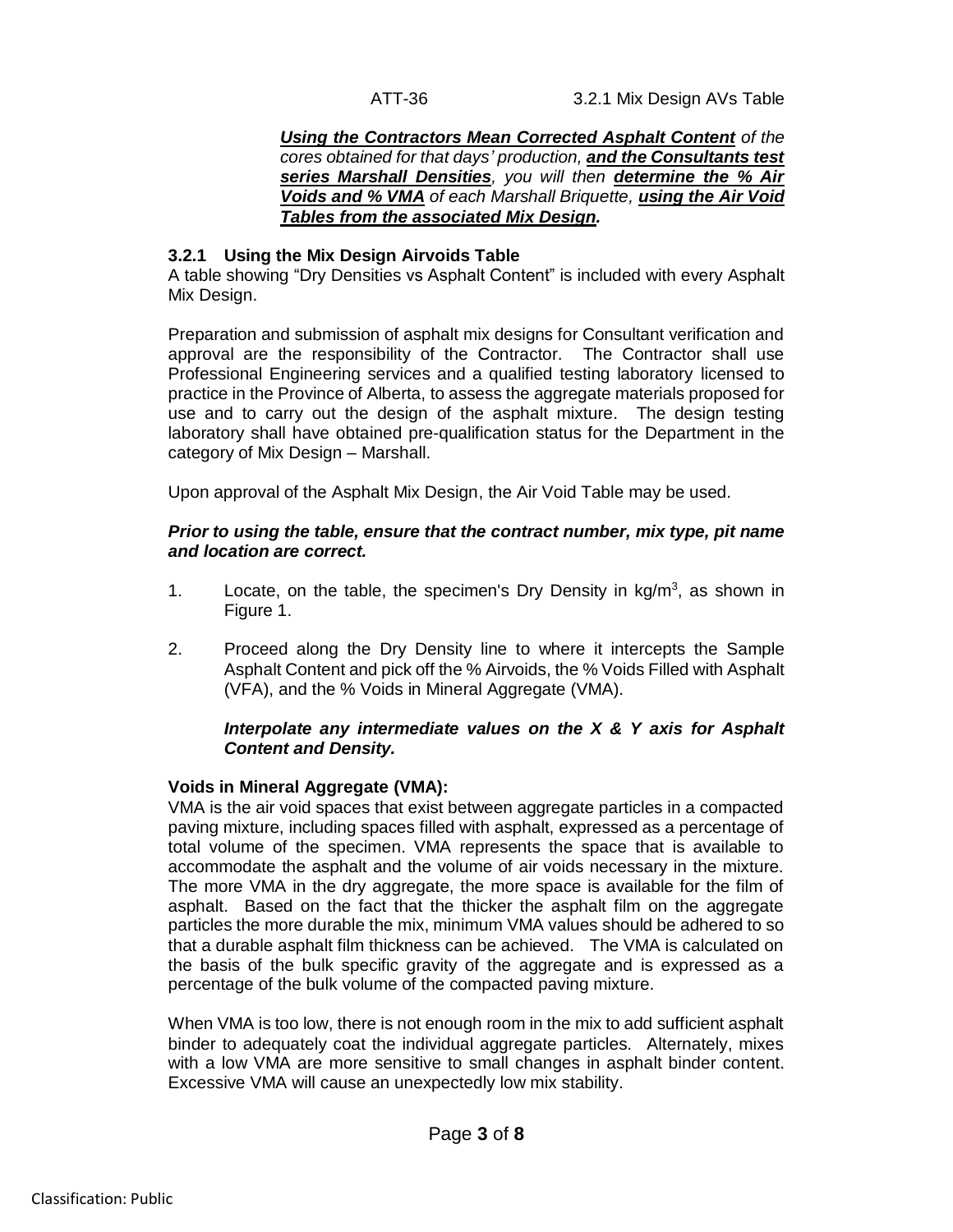|                                      |                          |             |                                    | Contract #  | 12345          |             |              |              |                        |             |                        |             |             |             |              |             |             |
|--------------------------------------|--------------------------|-------------|------------------------------------|-------------|----------------|-------------|--------------|--------------|------------------------|-------------|------------------------|-------------|-------------|-------------|--------------|-------------|-------------|
|                                      |                          |             |                                    | Mix Type    | H <sub>1</sub> |             |              |              |                        |             |                        |             |             |             |              |             |             |
|                                      |                          |             | Design Asphalt Content             |             | 5.40           |             |              |              |                        |             | <b>AIR VOIDS TABLE</b> |             |             |             |              |             |             |
|                                      |                          |             | <b>Asphalt Relative Density</b>    |             | 1.0250         |             |              |              |                        |             |                        |             |             |             |              |             |             |
|                                      |                          |             | Asphalt Ultimate Absorption        |             | 0.63           |             |              |              |                        |             |                        |             |             |             |              |             |             |
|                                      |                          |             | Bulk Relative Density of Aggregate |             | 2.593          |             |              |              |                        |             |                        |             |             |             |              |             |             |
|                                      |                          |             |                                    |             |                |             |              |              | <b>ASPHALT CONTENT</b> |             |                        |             |             |             |              |             |             |
|                                      |                          |             |                                    |             |                |             |              |              |                        |             |                        |             |             |             |              |             |             |
| Density                              |                          | 4.7         | 4.8                                | 4.9         | 5.0            | 5.1         | 5.2          | 5.3          | 5.4                    | 5.5         | 5.6                    | 5.7         | 5.8         | 5.9         | 6.0          | 6.1         | 6.2         |
|                                      | <b>Airvoids</b>          | 6.4         | 6.3                                | 6.2         | 6.1            | 6.0         | 5.8          | 5.7          | 5.6                    | 5.5         | 5.3                    | 5.2         | 5.1         | 5.0         | 4.8          | 4.7         | 4.6         |
| 2303                                 | <b>VFA</b>               | 57.9        | 58.8                               | 59.5        | 60.4           | 61.3        | 62.8         | 63.7         | 64.3                   | 65.2        | 66.7                   | 67.5        | 68.3        | 68.9        | 70.4         | 71.2        | 72.0        |
|                                      | <b>VMA</b>               | 15.2        | 15.3                               | 15.3        | 15.4           | 15.5        | 15.6         | 15.7         | 15.7                   | 15.8        | 15.9                   | 16.0        | 16.1        | 16.1        | 16.2         | 16.3        | 16.4        |
|                                      |                          |             |                                    |             |                |             |              |              |                        |             |                        |             |             |             |              |             |             |
|                                      | <b>Airvoids</b>          | 6.2         | 6.1                                | 6.0         | 5.9            | 5.7         | 5.6          | 5.5          | 5.4                    | 5.3         | 5.1                    | 5.0         | 4.9         | 4.8         | 4.6          | 4.5         | 4.4         |
| 2308<br>2313<br>2318<br>2323<br>2328 | <b>VFA</b>               | 58.7        | 59.6                               | 60.3        | 61.3           | 62.7        | 63.6         | 64.5         | 65.4                   | 66.0        | 67.5                   | 68.4        | 69.2        | 70.0        | 71.3         | 72.0        | 72.8        |
|                                      | <b>VMA</b>               | 15.0        | 15.1                               | 15.1        | 15.2           | 15.3        | 15.4         | 15.5         | 15.6                   | 15.6        | 15.7                   | 15.8        | 15.9        | 16.0        | 16.0         | 16.1        | 16.2        |
|                                      |                          |             |                                    |             |                |             |              |              |                        |             |                        |             |             |             |              |             |             |
|                                      | <b>Airvoids</b>          | 6.0         | 5.9                                | 5.8         | 5.7            | 5.5         | 5.4          | 5.3          | 5.2                    | 5.0         | 4.9                    | 4.8         | 4.7         | 4.6         | 4.4          | 4.3         | 4.2         |
|                                      | <b>VFA</b>               | 59.5        | 60.4                               | 61.3        | 62.0           | 63.6        | 64.5         | 65.4         | 66.2                   | 67.5        | 68.4                   | 69.2        | 70.1        | 70.9        | 72.2         | 73.0        | 73.8        |
|                                      | <b>VMA</b>               | 14.8        | 14.9                               | 15.0        | 15.0           | 15.1        | 15.2         | 15.3         | 15.4                   | 15.4        | 15.5                   | 15.6        | 15.7        | 15.8        | 15.8         | 15.9        | 16.0        |
|                                      |                          |             |                                    |             |                |             |              |              |                        |             |                        |             |             |             |              |             |             |
|                                      | <b>Airvoids</b>          | 5.8         | 5.7                                | 5.6         | 5.5            | 5.3         | 5.2          | 5.1          | 5.0                    | 4.8         | 4.7                    | 4.6         | 4.5         | 4.3         | 4.2          | 4.1         | 4.0         |
|                                      | <b>VFA</b>               | 60.3        | 61.2                               | 62.2        | 63.1           | 64.4        | 65.3         | 66.2         | 67.1                   | 68.6        | 69.3                   | 70.1        | 71.0        | 72.4        | 73.2         | 73.9        | 74.7        |
|                                      | <b>VMA</b>               | 14.6        | 14.7                               | 14.8        | 14.9           | 14.9        | 15.0         | 15.1         | 15.2                   | 15.3        | 15.3                   | 15.4        | 15.5        | 15.6        | 15.7         | 15.7        | 15.8        |
|                                      | Airvoids                 | 5.6         | 5.5                                | 5.4         | 5.3            | 5.1         | 5.0          | 4.9          | 4.8                    | 4.6         | 4.5                    | 4.4         | 4.3         | 4.1         | 4.0          | 3.9         | 3.8         |
|                                      | <b>VFA</b>               | 61.1        | 62.1                               | 63.0        | 63.9           | 65.5        | 66.2         | 67.1         | 68.0                   | 69.5        | 70.4                   | 71.1        | 71.9        | 73.4        | 74.2         | 75.0        | 75.6        |
|                                      | <b>VMA</b>               | 14.4        | 14.5                               | 14.6        | 14.7           | 14.8        | 14.8         | 14.9         | 15.0                   | 15.1        | 15.2                   | 15.2        | 15.3        | 15.4        | 15.5         | 15.6        | 15.6        |
|                                      |                          |             |                                    |             |                |             |              |              |                        |             |                        |             |             |             |              |             |             |
|                                      | <b>Airvoids</b>          | 5.4         | 5.3                                | 5.2         | 5.1            | 4.9         | 4.8          | 4.7          | 4.6                    | 4.4         | 4.3                    | 4.2         | 4.1         | 3.9         | 3.8          | 3.7         | 3.6         |
|                                      | <b>VFA</b>               | 62.2        | 62.9                               | 63.9        | 64.8           | 66.4        | 67.3         | 68.0         | 68.9                   | 70.5        | 71.3                   | 72.2        | 72.8        | 74.3        | 75.2         | 76.0        | 76.8        |
|                                      | <b>VMA</b>               | 14.3        | 14.3                               | 14.4        | 14.5           | 14.6        | 14.7         | 14.7         | 14.8                   | 14.9        | 15.0                   | 15.1        | 15.1        | 15.2        | 15.3         | 15.4        | 15.5        |
|                                      |                          |             |                                    |             |                |             |              |              |                        |             |                        |             |             |             |              |             |             |
|                                      | <b>Airvoids</b>          | 5.2         | 5.1                                | 5.0         | 4.9            | 4.7         | 4.6          | 4.5          | 4.3                    | 4.2         | 4.1                    | 4.0         | 3.8         | 3.7         | 3.6          | 3.5         | 3.4         |
| 2333                                 | <b>VFA</b>               | 63.1        | 63.8                               | 64.8        | 65.7           | 67.4        | 68.3         | 69.2         | 70.5                   | 71.4        | 72.3                   | 73.2        | 74.7        | 75.3        | 76.2         | 77.0        | 77.8        |
|                                      | <b>VMA</b>               | 14.1        | 14.1                               | 14.2        | 14.3           | 14.4        | 14.5         | 14.6         | 14.6                   | 14.7        | 14.8                   | 14.9        | 15.0        | 15.0        | 15.1         | 15.2        | 15.3        |
|                                      |                          |             |                                    |             |                |             |              |              |                        |             |                        |             |             |             |              |             |             |
| 2338                                 | Airvoids<br><b>VFA</b>   | 5.0<br>64.0 | 4.9<br>65.0                        | 4.8<br>65.7 | 4.6<br>67.4    | 4.5<br>68.3 | 4.4<br>69.2  | 4.3<br>70.1  | 4.1<br>71.7            | 4.0<br>72.4 | 3.9<br>73.3            | 3.8<br>74.1 | 3.6<br>75.7 | 3.5<br>76.5 | 3.4<br>77.2  | 3.3<br>78.0 | 3.1<br>79.5 |
|                                      | <b>VMA</b>               | 13.9        | 14.0                               | 14.0        | 14.1           | 14.2        | 14.3         | 14.4         | 14.5                   | 14.5        | 14.6                   | 14.7        | 14.8        | 14.9        | 14.9         | 15.0        | 15.1        |
|                                      |                          |             |                                    |             |                |             |              |              |                        |             |                        |             |             |             |              |             |             |
|                                      | <b>Airvoids</b>          | 4.8         | 4.7                                | 4.6         | 4.4            | 4.3         | 4.2          | 4.1          | 3.9                    | 3.8         | 3.7                    | 3.6         | 3.4         | 3.3         | 3.2          | 3.1         | 2.9         |
| 2343                                 | <b>VFA</b>               | 65.0        | 65.9                               | 66.9        | 68.3           | 69.3        | 70.2         | 71.1         | 72.7                   | 73.6        | 74.3                   | 75.2        | 76.7        | 77.6        | 78.4         | 79.1        | 80.5        |
|                                      | <b>VMA</b>               | 13.7        | 13.8                               | 13.9        | 13.9           | 14.0        | 14.1         | 14.2         | 14.3                   | 14.4        | 14.4                   | 14.5        | 14.6        | 14.7        | 14.8         | 14.8        | 14.9        |
|                                      |                          |             |                                    |             |                |             |              |              |                        |             |                        |             |             |             |              |             |             |
|                                      | Airvoids                 | 4.6         | 4.5                                | 4.4         | 4.2            | 4.1         | 4.0          | 3.9          | 3.7                    | 3.6         | 3.5                    | 3.4         | 3.2         | 3.1         | 3.0          | 2.9         | 2.7         |
| 2348                                 | <b>VFA</b>               | 65.9        | 66.9                               | 67.9        | 69.9           | 70.3        | 71.2         | 72.1         | 73.8                   | 74.6        | 75.5                   | 76.2        | 77.8        | 78.6        | 79.5         | 80.3        | 81.6        |
|                                      | <b>VMA</b>               | 13.5        | 13.6                               | 13.7        | 13.8           | 13.8        | 13.9         | 14.0         | 14.1                   | 14.2        | 14.3                   | 14.3        | 14.4        | 14.5        | 14.6         | 14.7        | 14.7        |
|                                      |                          |             |                                    |             |                |             |              |              |                        |             |                        |             |             |             |              |             |             |
| 2353                                 | Airvoids                 | 4.4<br>66.9 | 4.3<br>67.9                        | 4.2<br>68.9 | 4.0<br>70.6    | 3.9         | 3.8          | 3.7          | 3.5<br>74.8            | 3.4<br>75.7 | 3.3                    | 3.2         | 3.0         | 2.9<br>79.7 | 2.8          | 2.7<br>81.4 | 2.5<br>82.9 |
|                                      | <b>VFA</b><br><b>VMA</b> | 13.3        |                                    |             |                | 71.5        | 72.3<br>13.7 | 73.2<br>13.8 | 13.9                   | 14.0        | 76.6                   | 77.3        | 78.9        |             | 80.6<br>14.4 | 14.5        | 14.6        |
|                                      |                          |             | 13.4                               | 13.5        | 13.6           | 13.7        |              |              |                        |             | 14.1                   | 14.1        | 14.2        | 14.3        |              |             |             |
|                                      | <b>Airvoids</b>          | 4.2         | 4.1                                | 4.0         | 3.8            | 3.7         | 3.6          | 3.5          | 3.3                    | 3.2         | 3.1                    | 2.9         | 2.8         | 2.7         | 2.6          | 2.4         | 2.3         |
| 2358                                 | <b>VFA</b>               | 67.9        | 68.9                               | 69.9        | 71.6           | 72.6        | 73.5         | 74.3         | 75.9                   | 76.8        | 77.7                   | 79.3        | 80.0        | 80.9        | 81.7         | 83.2        | 84.0        |
|                                      | <b>VMA</b>               | 13.1        | 13.2                               | 13.3        | 13.4           | 13.5        | 13.6         | 13.6         | 13.7                   | 13.8        | 13.9                   | 14.0        | 14.0        | 14.1        | 14.2         | 14.3        | 14.4        |
|                                      |                          |             |                                    |             |                |             |              |              |                        |             |                        |             |             |             |              |             |             |
|                                      | <b>Airvoids</b>          | 4.0         | 3.9                                | 3.8         | 3.6            | 3.5         | 3.4          | 3.2          | 3.1                    | 3.0         | 2.9                    | 2.7         | 2.6         | 2.5         | 2.4          | 2.2         | 2.1         |
| 2363                                 | <b>VFA</b>               | 69.2        | 70.0                               | 71.0        | 72.7           | 73.7        | 74.6         | 76.3         | 77.0                   | 77.9        | 78.8                   | 80.4        | 81.3        | 82.0        | 82.9         | 84.4        | 85.2        |
|                                      | <b>VMA</b>               | 13.0        | 13.0                               | 13.1        | 13.2           | 13.3        | 13.4         | 13.5         | 13.5                   | 13.6        | 13.7                   | 13.8        | 13.9        | 13.9        | 14.0         | 14.1        | 14.2        |
|                                      |                          |             |                                    |             |                |             |              |              |                        |             |                        |             |             |             |              |             |             |
|                                      | <b>Airvoids</b>          | 3.8         | 3.7                                | 3.6         | 3.4            | 3.3         | 3.2          | 3.0          | 2.9                    | 2.8         | 2.7                    | 2.5         | 2.4         | 2.3         | 2.2          | 2.0         | 1.9         |
| 2368                                 | <b>VFA</b>               | 70.3        | 71.3                               | 72.1        | 73.8           | 74.8        | 75.8         | 77.4         | 78.4                   | 79.1        | 80.0                   | 81.6        | 82.5        | 83.3        | 84.1         | 85.6        | 86.4        |
|                                      | <b>VMA</b>               | 12.8        | 12.9                               | 12.9        | 13.0           | 13.1        | 13.2         | 13.3         | 13.4                   | 13.4        | 13.5                   | 13.6        | 13.7        | 13.8        | 13.8         | 13.9        | 14.0        |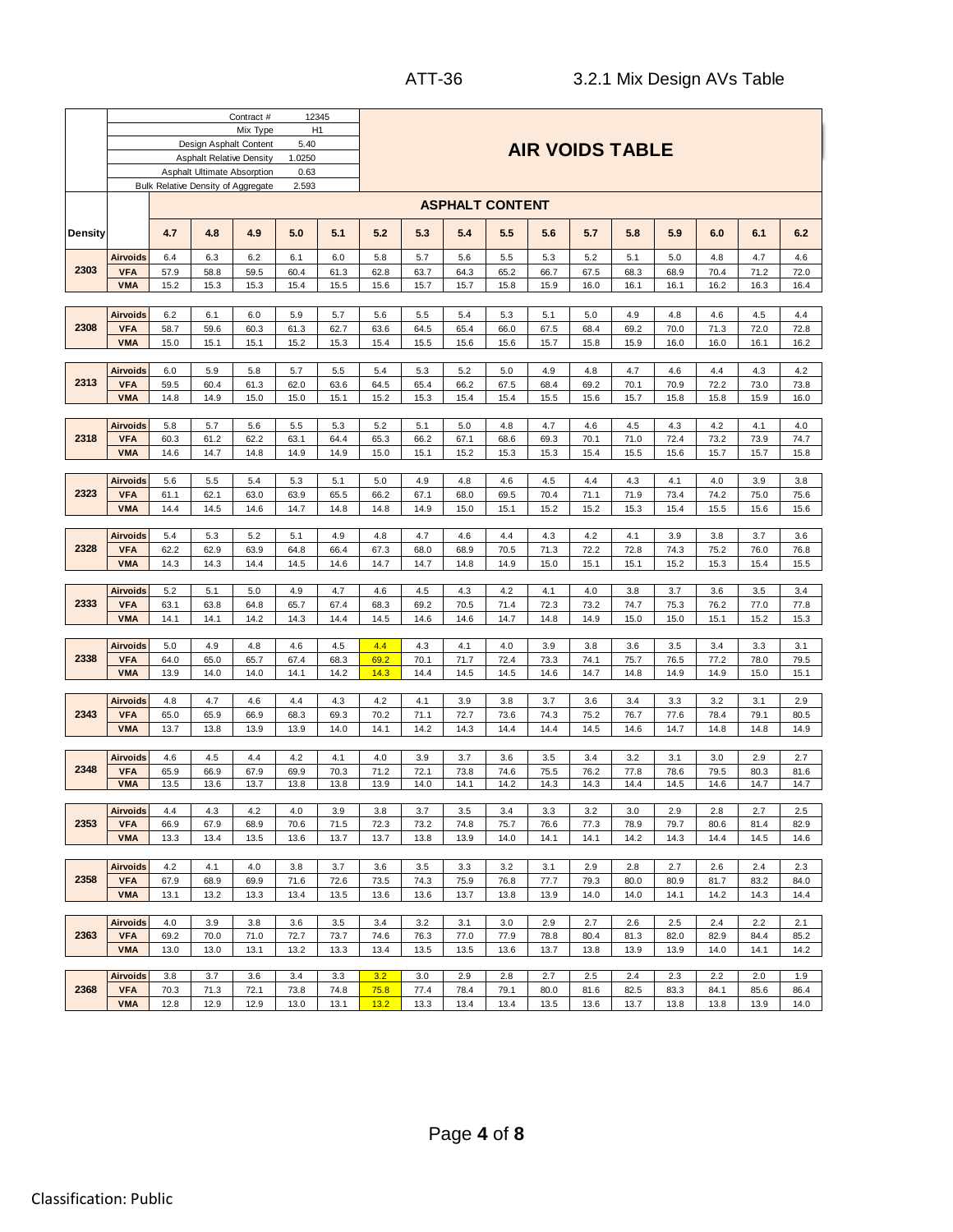#### **3.2.2 Manually Calculating the AV's & VMA**

*An alternative to using the Air void Tables*, and extrapolating the numbers from the AV Table, is to manually calculate the AV's & VMA. *This is the same way all the Air void Table numbers are actually calculated.*

#### **MARSHALL AIR VOIDS & VMA:**

Use the CORE Lot Mean Corrected Asphalt Content, and the Mix Design MTD's, to calculate the Marshall Air Voids and VMA.

#### *Marshall Air Voids:*

Eg. Mean AC =  $5.18\%$  Sample #1 Marshall Density = 2367 Using the MTD's shown in the Asphalt Mix Design:

@ AC 4.9% MTD = 2.456 @ AC 5.4% MTD = 2.439

 $@$  AC 5.9% MTD = 2.424

*Extrapolate the MTD @ AC 5.18% = 2.446*

Marshall Air voids  $%$  = (1-((Density/1000)/(MTD@AC) x 100

| Marshall Air voids | $= (1 - ((2367/1000) / (2.446))) \times 100$<br>$= (1 - (2.367 / 2.446)) \times 100$<br>$= (1 - 0.9677) \times 100$<br>$= 3.2\%$ |
|--------------------|----------------------------------------------------------------------------------------------------------------------------------|
|                    |                                                                                                                                  |

#### *Marshall Voids in the Mineral Aggregate (VMA):*

Eg. *Mean AC = 5.18%* Sample #1 *Marshall Density = 2367* Bulk Specific Gravity of Aggregate = 2.593

VMA =  $(1 - (((100 \times Density)/(100 + AC))/(1000 \times Agg BSG))) \times 100$ 

VMA = 
$$
(1 - (((100 \times 2367)/(100 + 5.18))/(1000 \times 2.593))) \times 100
$$

\n=  $(1 - (((236700)/(105.18))/(2593))) \times 100$ 

\n=  $(1 - (2250.4278 / 2593) \times 100)$ 

\n=  $(1 - 0.8679) \times 100$ 

\n=  $0.132 \times 100$ 

\n= **13.2%** (this should be the same value as in the AV Table)

The Marshall Air voids and VMA can also be calculated, and reported on the Lot Paving Report, to show the Air voids and VMA using the Target AC, so both AV's by Calculated AC & Target AC are shown. (see Figure 2)

#### **CORE AIR VOIDS:**

| <b>Mean AC</b> = $5.18\%$ Sample #1 Core Dry Density = $2338$<br>Eg.<br>Using the MTD's shown in the Asphalt Mix Design:<br>@ AC $4.9\% = 2.456$ ; $5.4\% = 2.439$ ; $5.9\% = 2.424$<br>Extrapolate MTD @ AC $5.18\% = 2.446$ |                    |  |  |                                                                        |  |  |  |  |  |  |
|-------------------------------------------------------------------------------------------------------------------------------------------------------------------------------------------------------------------------------|--------------------|--|--|------------------------------------------------------------------------|--|--|--|--|--|--|
|                                                                                                                                                                                                                               | Core Air voids (%) |  |  | $= (1-(\text{Density}/1000)/(\text{MTD} \textcircled{A}C) \times 100)$ |  |  |  |  |  |  |
|                                                                                                                                                                                                                               | Core Air voids     |  |  | $=$ (1 - ((2338/1000) / (2.446))) x 100 = 4.4%                         |  |  |  |  |  |  |

The Core Air voids can also be calculated, and reported on the Lot Paving Report, to show the Air voids using the Target AC, so both AV's by Calculated AC & Target AC are shown.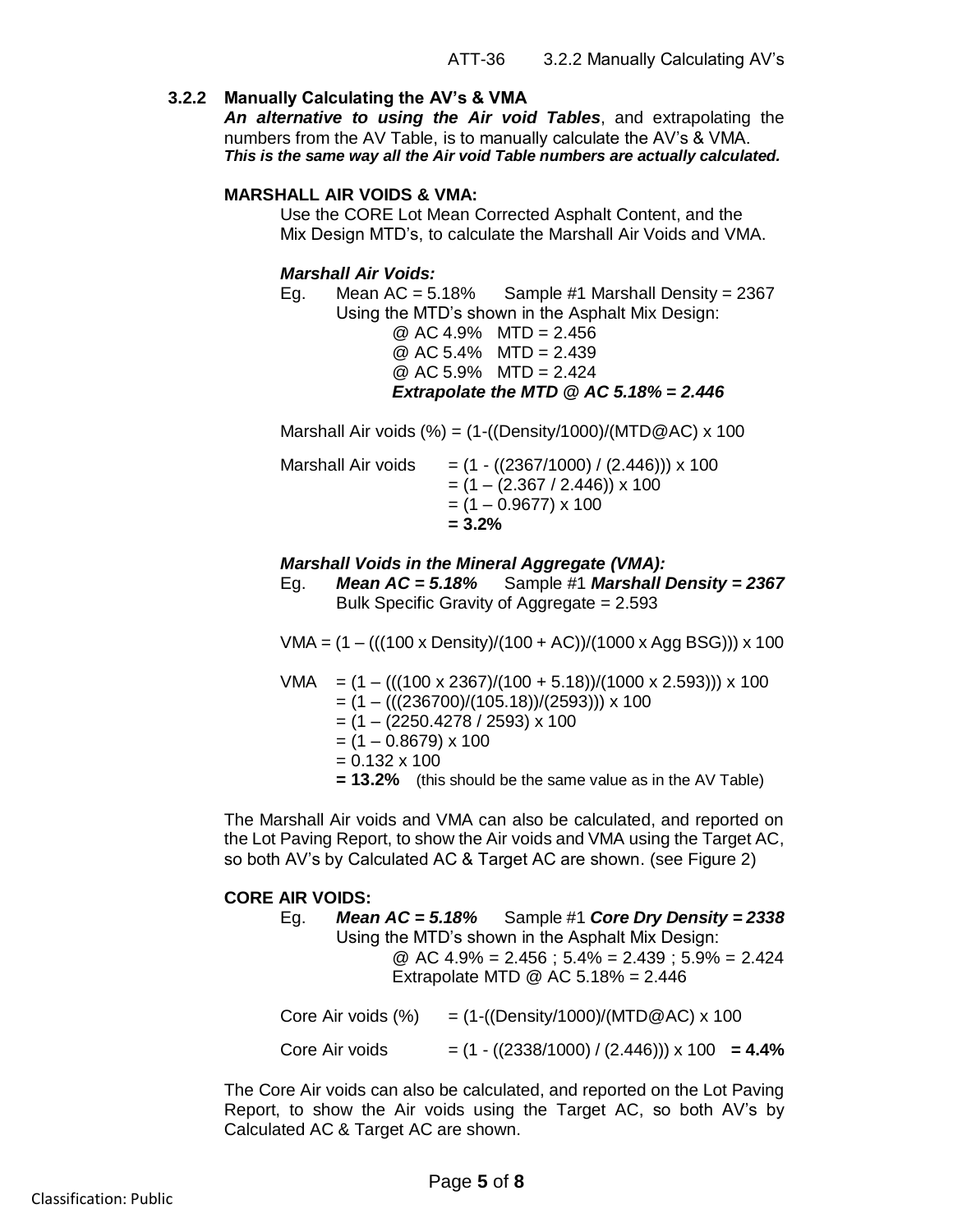## *Part II, VOID CALCULATIONS by Gmm:*

Using the Mean Maximum Specific Gravity (Gmm) of the uncompacted asphalt paving mixtures as tested by the Consultant, and shown on the Lot Paving Report.

#### **3.3 Void Contents (QA & QC Acceptance Lots)**

a) *FIELD CORES:*

*Calculate the Core Air Voids (by Gmm) of each core in a lot*, using the average Gmm of the lot loose mix, as follows:

- b) *MARSHALL BRIQUETTES: Calculate the average Dry Density of each set of two Marshall specimens* compacted from the test series of fresh loose mix samples for each Lot. *Core Air Voids (by Gmm)* = (1 - ( *Core Density / Gmm )) x 100*<br> *MARSHALL BRIQUETTES:*<br> *Calculate the average Dry Density of each set of two Marshall*<br> *specimens* compacted from the test series of fresh loose mix<br> *Sa*
- c) *Calculate the Marshall Air Voids (by Gmm)*, using the average Marshall briquette density for each segment number in the lot, using the Gmm of that particular loose mix, as follows:

For each Marshall briquette in a lot, calculate the VMA as follows:

$$
VMA (%) = \t(1 - \tfrac{100 \times \text{Marshall Density}}{1000 \times \text{Agg BSG}}) \times 100
$$

# LOT PAVING REPORT EXAMPLE:

Formed Marshall Specimens: Marshall Densities, Loose Mix Max Specific Gravities (Gmm), AV's & VMA by Gmm, AV's & VMA using AV Tables. Lot Pavement & Compaction Data: Field Core Densities, Core AV's by Gmm & AV Tables, Core Compaction by Gmm & Marshall Density

FIGURE 2

|                                                                                                 |                                                                        |                                        |                                  |                      |             |                                                        |     |                                       |                                                                                                                                                       |            |                     |                                       |                                                                 | <b>FIGURE 2</b>                       |         |                         |                                                         |                          |      |                                                            |                   |                                     |                      |                                   |                    |                                       |                       |      |
|-------------------------------------------------------------------------------------------------|------------------------------------------------------------------------|----------------------------------------|----------------------------------|----------------------|-------------|--------------------------------------------------------|-----|---------------------------------------|-------------------------------------------------------------------------------------------------------------------------------------------------------|------------|---------------------|---------------------------------------|-----------------------------------------------------------------|---------------------------------------|---------|-------------------------|---------------------------------------------------------|--------------------------|------|------------------------------------------------------------|-------------------|-------------------------------------|----------------------|-----------------------------------|--------------------|---------------------------------------|-----------------------|------|
|                                                                                                 | <b>LOT PAVING REPORT - QA Testing using Maximum Specific Gravities</b> |                                        |                                  |                      |             |                                                        |     |                                       |                                                                                                                                                       |            |                     |                                       |                                                                 |                                       |         |                         |                                                         |                          |      |                                                            |                   |                                     |                      |                                   |                    |                                       |                       |      |
| <i><b>bertan</b></i><br>Transportation                                                          |                                                                        |                                        | CONTRACT NO.<br>12345            |                      | PROJECT NO. |                                                        |     |                                       |                                                                                                                                                       |            | <b>PROJECT FROM</b> |                                       |                                                                 | LOT NO.<br>MIX TYPE<br>H <sub>2</sub> |         | MST DESIGN NO.          | <b>DESIGN</b><br><b>DENSITY</b><br>(kq/m <sup>3</sup> ) |                          | 2344 | <b>DESIGN</b><br>AIR VOIDS (%)<br><b>DESIGN</b><br>VMA (%) |                   | 3.7                                 |                      | <b>BSG</b> of<br><b>AGGREGATE</b> | 2.587              |                                       |                       |      |
|                                                                                                 |                                                                        | <b>WEEK ENDING</b><br><b>MM</b><br>YY. |                                  | <b>DD</b>            | CL          | NO.                                                    | A   | CS.                                   |                                                                                                                                                       | PROJECT TO |                     |                                       |                                                                 |                                       |         | PIT NAME                |                                                         | <b>DESIGN AC</b><br>(% ) |      |                                                            |                   | 5.5                                 | 14.1                 |                                   | Gmmat<br>Design AC | 2.435                                 |                       |      |
| MAT 6-78/19                                                                                     |                                                                        |                                        |                                  |                      |             | <b>HW</b>                                              | 222 |                                       | 10                                                                                                                                                    |            |                     | PAVING CONTRACTOR<br><b>Black Ops</b> |                                                                 |                                       |         | QA CONSULTANT           |                                                         |                          |      | <b>TARGET AC</b><br>(%)                                    | 5.5               | DESIGN LIFT<br>50<br>THICKNESS (mm) |                      |                                   |                    |                                       |                       |      |
|                                                                                                 |                                                                        |                                        | <b>LOT AGGREGATE PROPORTIONS</b> |                      |             | <b>FORMED MARSHALL SPECIMENS</b>                       |     |                                       |                                                                                                                                                       |            |                     |                                       | <b>ASPHALT CONTENT</b><br>LOT PAVEMENT AND COMPACTION DATA      |                                       |         |                         |                                                         |                          |      |                                                            |                   |                                     |                      |                                   |                    |                                       |                       |      |
| DATE LAID                                                                                       | ್ಲಿ<br>COARSE<br>AGGREGATE                                             | $\mathcal{S}$<br>¥                     | $\mathcal{R}$<br>$^{22}$         | $\mathcal{S}$<br>RAP |             | Max<br>Spec<br><b>DENSITY</b><br>Gravity<br>$(G_{mm})$ |     |                                       | $\star$<br>AIR VOIDS<br>AIR VOIDS<br>using Airvoid<br>Table<br>35<br>38<br>AIR VOIDS<br>by Gmm                                                        |            |                     |                                       | <b>SEGMENT</b><br>CORRECTED<br><b>ASPHALT</b><br><b>CONTENT</b> | TEST<br>METHOD                        | SEGMENT | <b>STATION</b>          | $\mathfrak{E}$<br>$\pm$                                 | LOCATION                 | LANE | ET                                                         | CORE<br>THICKNESS | CORE<br><b>DENSITY</b>              |                      | $***$<br>AIR VOIDS                |                    | CORE<br>MOISTURE<br><b>COMPACTION</b> |                       |      |
| (dd-mm-yyyy)                                                                                    |                                                                        |                                        |                                  |                      |             | (kq/m <sup>3</sup> )                                   |     | $(kq/m^3)$                            | (% by<br>$G_{mm}$                                                                                                                                     | <b>VMA</b> | AV                  | <b>VMA</b><br>(% )                    |                                                                 | (% )                                  |         |                         | $(00+000)$                                              |                          |      |                                                            |                   | (mm)                                | (kg/m <sup>3</sup> ) | (% by<br>$G_{mm}$ )               | using AV<br>Table  | % by $G_{\text{max}}$                 | by Marshal<br>Density | (% ) |
| 1-May-2018                                                                                      | 27                                                                     | 28                                     | 8                                | 30                   |             | 2384                                                   |     | 2435                                  | 2.1                                                                                                                                                   | 10.9       | 1.8                 | 12.8                                  | CO                                                              | 5.56                                  | IG      | 1                       |                                                         |                          |      |                                                            | в                 | 60                                  | 2201                 | 9.8                               | 9.4                | 90.2                                  | 93.7                  |      |
|                                                                                                 |                                                                        |                                        | LOT PAVING LIMITS (km)           |                      |             | 2364                                                   |     | 2417                                  | 2.2                                                                                                                                                   | 11.6       | 2.7                 | 13.5                                  | CO                                                              | 5.63                                  | IG      | $\overline{\mathbf{2}}$ |                                                         |                          |      |                                                            | в                 | 61                                  | 2278                 | 6.7                               | 6.2                | 93.3                                  | 97.0                  |      |
| <b>FROM</b>                                                                                     |                                                                        | TO                                     |                                  | MAT<br>LANE          |             | 2304                                                   |     | 2462                                  | 6.4                                                                                                                                                   | 9.9        | 5.1                 | 15.7                                  | CO                                                              | 5.53                                  | IG      | 3                       |                                                         |                          |      |                                                            | в                 | 63                                  | 2302                 | 5.7                               | 5.2                | 94.3                                  | 98.0                  |      |
|                                                                                                 |                                                                        |                                        |                                  |                      |             | 2339                                                   |     | 2451                                  | 4.6                                                                                                                                                   | 10.3       | 3.7                 | 14.4                                  | CO                                                              | 5.79                                  | IG      | 4                       |                                                         |                          |      |                                                            | в                 | 60                                  | 2305                 | 5.6                               | 5.1                | 94.4                                  | 98.2                  |      |
|                                                                                                 |                                                                        |                                        |                                  |                      |             | 2350                                                   |     | 2440                                  | 3.7                                                                                                                                                   | 10.8       | 3.2                 | 14.0                                  | CO                                                              | 5.88                                  | IG      | 5                       |                                                         |                          |      |                                                            | в                 | 62                                  | 2294                 | 6.0                               | 5.6                | 94.0                                  | 97.7                  |      |
|                                                                                                 |                                                                        |                                        |                                  |                      |             |                                                        |     |                                       |                                                                                                                                                       |            |                     |                                       |                                                                 |                                       |         |                         |                                                         |                          |      |                                                            |                   |                                     |                      |                                   |                    |                                       |                       |      |
|                                                                                                 |                                                                        |                                        |                                  |                      |             |                                                        |     |                                       |                                                                                                                                                       |            |                     |                                       |                                                                 |                                       |         |                         |                                                         |                          |      |                                                            |                   |                                     |                      |                                   |                    |                                       |                       |      |
|                                                                                                 |                                                                        |                                        |                                  |                      |             |                                                        |     |                                       |                                                                                                                                                       |            |                     |                                       |                                                                 |                                       |         |                         |                                                         |                          |      |                                                            |                   |                                     |                      |                                   |                    |                                       |                       |      |
| 3.8<br>3.3<br>2348<br>2441<br>10.7                                                              |                                                                        |                                        |                                  |                      |             | 14.1                                                   |     | <b>LOT MEAN</b><br>5.68<br>61<br>2276 |                                                                                                                                                       |            |                     |                                       |                                                                 | 6.8                                   | 6.3     | 93.2                    | 96.9                                                    |                          |      |                                                            |                   |                                     |                      |                                   |                    |                                       |                       |      |
| For QC Lots:<br>ADDITIVE<br>MAT<br>3.6<br><b>RA</b><br>Calculate air voids using Target AC<br>P |                                                                        |                                        |                                  |                      |             |                                                        |     | 14.0                                  | * Use Lot Mean Corrected asphalt content to calculate Marshall Air Voids & V.M.A.<br>6.5<br>Marshall AV by Gmm = ((Gmm-Marshall Density)/ Gmm)) x 100 |            |                     |                                       |                                                                 |                                       |         |                         |                                                         |                          |      |                                                            |                   |                                     |                      |                                   |                    |                                       |                       |      |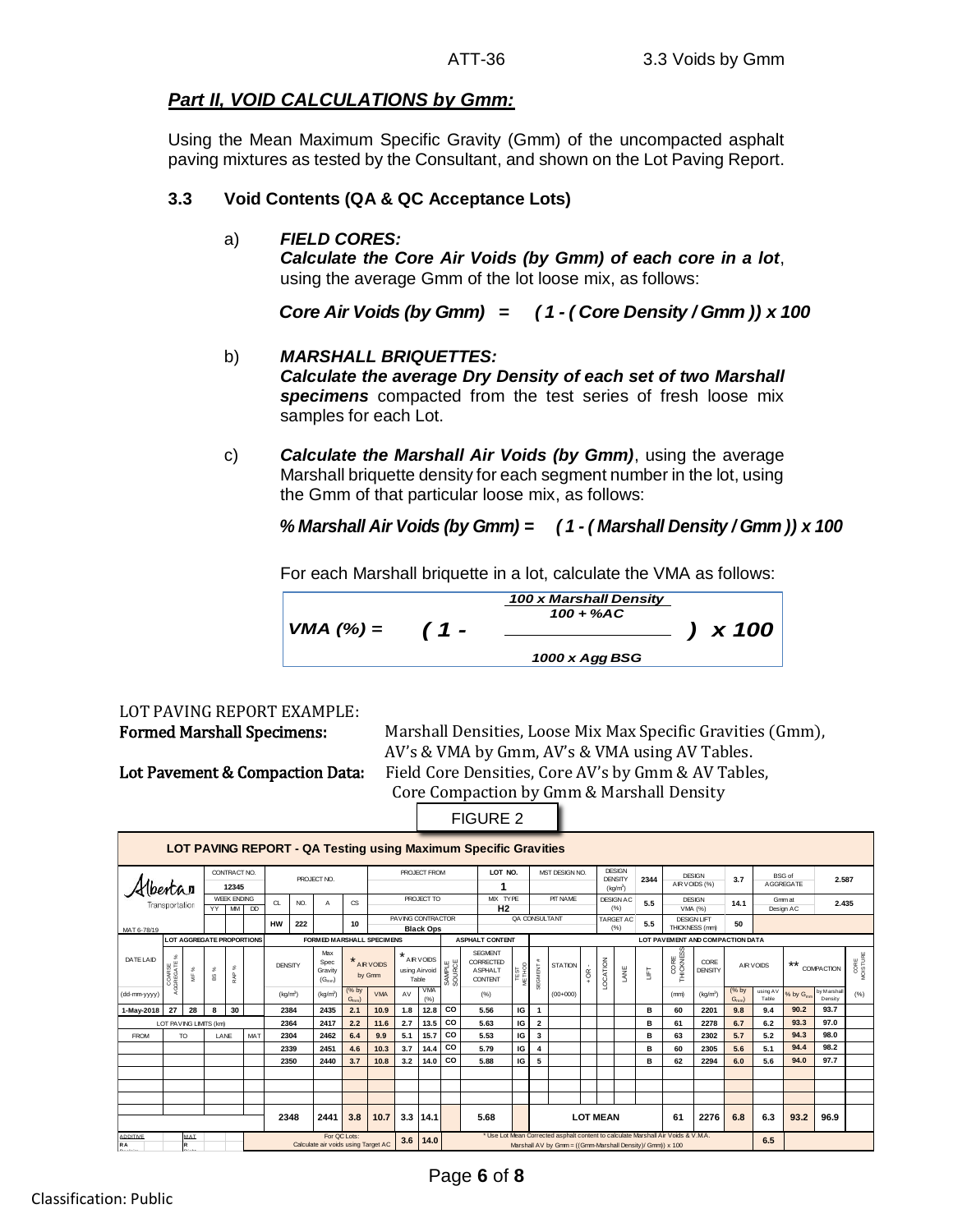#### **4.0 HINTS AND PRECAUTIONS**

- 1. Make sure the Air Voids Table is the correct one. Each different Mix Design has its own Air Void Table. Never use a table from another pit, or a table for the same pit from an earlier design.
- 2. *At the start of the job, manually calculate the % air voids of the first few specimens and compare the data sheet results to the values obtained using the Table. If the difference between the two is greater than 0.1% further review of the design is necessary.*
- 3. Whenever the asphalt cement type, or grade, changes from the one reported on the mix design, compare the relative densities of the two asphalt cements. If they vary by more than 0.010, new air void tables are required.
- 4. The durability of an asphalt pavement is a function of the air-void content. This is because the lower the air-voids, the less permeable the mixture becomes. Air voids that are either too high or too low can cause a significant reduction in pavement life.

**Too high an air-void content provides passageways through the mix enabling the entrance of damaging air and water.**

**A too low air-void content**, on the other hand, **can lead to flushing**, a condition in which excess asphalt squeezes out of the mix to the surface. Density and void content are directly related. **The higher the density, the lower the percentage of voids in the mix**, and vice versa.

- 5. Accepted knowledge says that *for every 1% increase in air voids from the mix design, approximately 10% of the pavement life may be lost*. That's because the more air voids a pavement has, the more that pavement is compromised in terms of pavement strength, fatigue life, durability, ravelling, rutting and susceptibility to moisture design.
- 6. When calculating the %AV's & %Compaction by Gmm, for each Marshall specimen and each Core specimen, use the Lot Mean Gmm for each of the calculations, *not each individual Gmm.*